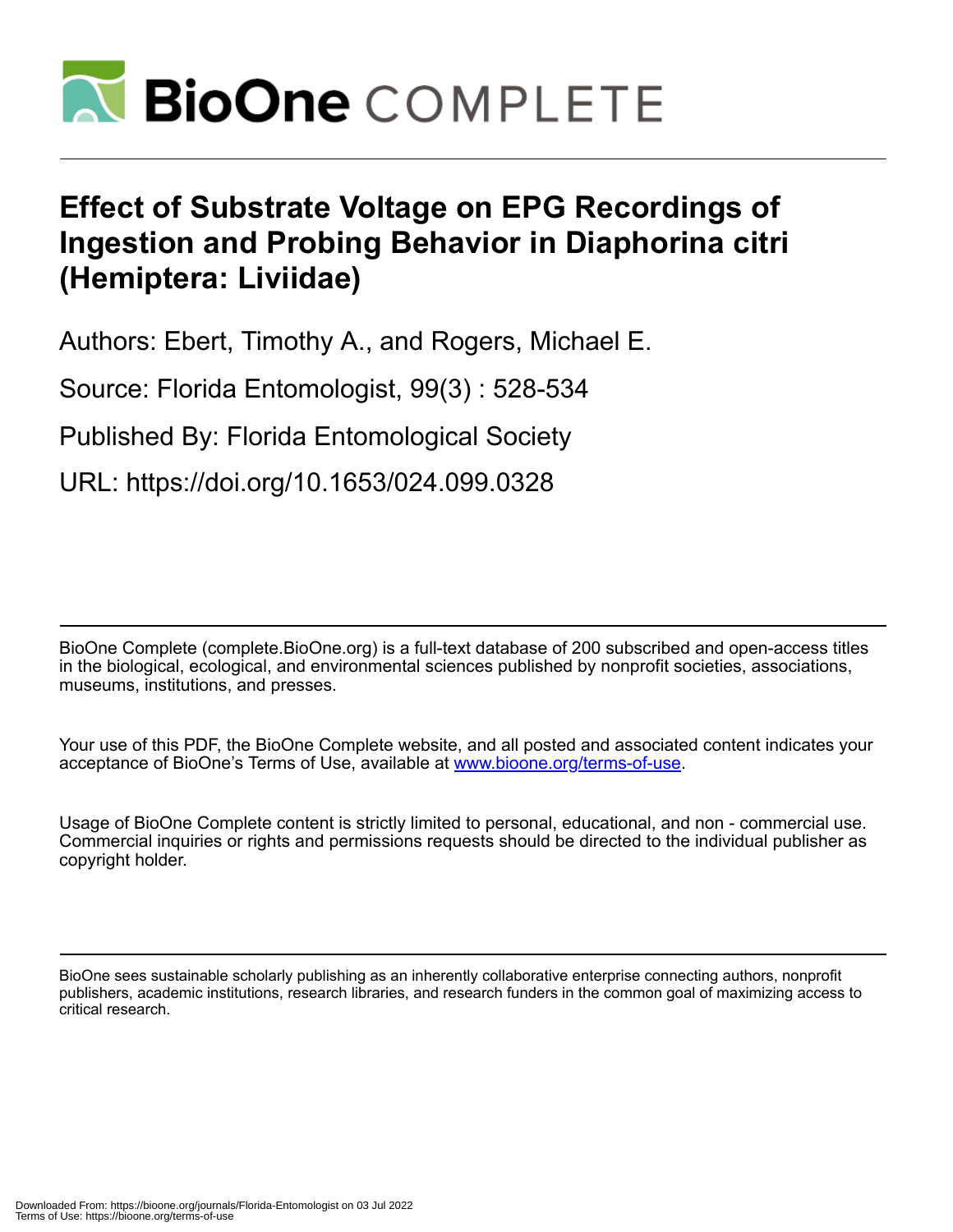# **Effect of substrate voltage on EPG recordings of ingestion and probing behavior in** *Diaphorina citri* **(Hemiptera: Liviidae)**

*Timothy A. Ebert\* and Michael E. Rogers*

#### **Abstract**

*Diaphorina citri* Kuwayama (Hemiptera: Liviidae) is a major pest of citrus production because it is the vector of *Candidatus* Liberibacter asiaticus (Rhizobiales: Rhizobiaceae), which causes Asiatic huanglongbing, a devastating disease of citrus. Understanding the probing and ingestion behavior of the vector is important in understanding pathogen transmission and possible strategies to reduce disease incidence. We assessed the feeding behavior in *D. citri* by using electropenetrography, wherein a small electric current is passed through the insect. Changes in circuit voltage are recorded, and patterns of voltage changes are subsequently correlated with specific behaviors. However, different laboratories use different equipment with varying applied voltages. It is axiomatic that there will be some voltage at which there will be a change in the behavior of the insect. Current equipment has a range from 0 to 1300 mV, but studies where voltage was reported were in the range from 20 to 600 mV. The purpose of this study was to determine the behavioral response of *D. citri* to voltages in this range. Our results demonstrated that 600 mV DC with an input impedance of 10<sup>9</sup> ohms was below the threshold where *D. citri*'s feeding behaviors were affected. Thus, the outcomes of past studies using different voltages should not have been affected. However, in the present study, we did find that choice of host plant altered *D. citri*'s feeding behavior; thus, it would be beneficial to standardize the host plant if you were studying the effects of non-host factors that may influence feeding, such as insecticides, interspecific competition, or abiotic conditions.

Key Words: experimental design; multivariate analysis; host plant

#### **Resumen**

*Diaphorina citri* Kuwayama (Hemiptera: Liviidae) es una plaga importante de la producción de cítricos, ya que es el vector de *Candidatus* Liberibacter asiaticus (Rhizobiales: Rhizobiaceae), lo que provoca Huanglongbing, una enfermedad devastadora de los cítricos. El entender del comportamiento de prueba y la ingestión del vector es importante en entender la transmisión de patógenos y las posibles estrategias para reducir la incidencia de la enfermedad. Se evaluó el comportamiento de alimentación de *D. citri* mediante el uso de electropenetrografia (EPG), en el que una pequeña corriente eléctrica pasa a través del insecto. Los cambios en la tensión del circuito se registran y los patrones de cambios de voltaje son posteriormente correlacionados con comportamientos específicos. Sin embargo, diferentes laboratorios utilizan diferentes equipos con diferentes voltajes aplicados. Es axiomático que habrá algo de tensión a la que habrá un cambio en el comportamiento del insecto. el equipo actual tiene un rango de 0 a 1300 mV, pero los estudios en los que se informó de tensión estuvo en el intervalo de 20 a 600 mV. El propósito de este estudio fue determinar la respuesta de comportamiento de *D. citri* a voltajes en este rango. Nuestros resultados demuestran que 600 mV CC con una impedancia de entrada de 109 ohmios estuvo por debajo del umbral en el que se vieron afectado el comportamientos de alimentación de *D. citri*. Por lo tanto, los resultados de estudios anteriores que utilizan diferentes voltajes no deben haber sido afectados. Sin embargo, en el presente estudio, encontramos que la elección de la planta hospedera alteró el comportamiento de alimentación de *D. citri*; por lo tanto, sería beneficioso para estandarizar la planta hospedera cuando se estudia los efectos de los factores no-hospederos que pueden influir la alimentación, tales como insecticidas, la competencia entre especies, o condiciones abióticas.

Palabras Clave: diseño experimental; analisis multivariable; planta hospedera

The Asian citrus psyllid, *Diaphorina citri* Kuyawama (Hemiptera: Liviidae), transmits a phloem-limited alpha proteobacterium (*Candidatus* Liberibacter asiaticus) that is the putative causal agent of Asiatic huanglongbing. The psyllid was first reported in Florida in 1998, and the disease was first detected in Florida in 2005 (Halbert & Manjunath 2004; Grafton-Cardwell et al. 2013). The disease kills citrus trees, resulting in extensive economic losses (Farnsworth et al. 2014). In the USA, the Asian citrus psyllid was first reported in Texas in 2001 (French et al. 2001) and California in 2008 (Grafton-Cardwell 2010), and the disease was subsequently detected in both Texas (Kunta et al. 2014) and California in 2012 (Kumagai et al. 2013). Because *Candidatus* Liberibacter asiaticus is phloem limited, it is important to understand the phloem-related feeding behaviors of *D. citri*. However, in this study, we examined how experimental methods might influence results and impact the ability to compare those results among laboratories that have used different methods.

The most rigorous experimental method for studying hemipteran probing and ingesting behavior is through electropenetrography (EPG), a technique first developed over 50 yr ago (McLean & Kinsey 1964). The original equipment design has been improved greatly in terms of both sensitivity and usability (Tjallingii 1978, 1985; Backus & Bennett 2009). The output is a temporal pattern of voltage shifts reminiscent

University of Florida, Citrus Research and Education Center, Department of Entomology and Nematology, 700 Experiment Station Rd., Lake Alfred, Florida 33850, USA; E-mail: tebert@ufl.edu (T. A. E.), mrgrs@ufl.edu (M. E. R.)

<sup>\*</sup>Corresponding author; E-mail: tebert@ufl.edu (T. A. E.)

Supplementary material in Florida Entomologist 99(3) (Sep 2016) is online at http://purl.fcla.edu/fcla/entomologist/browse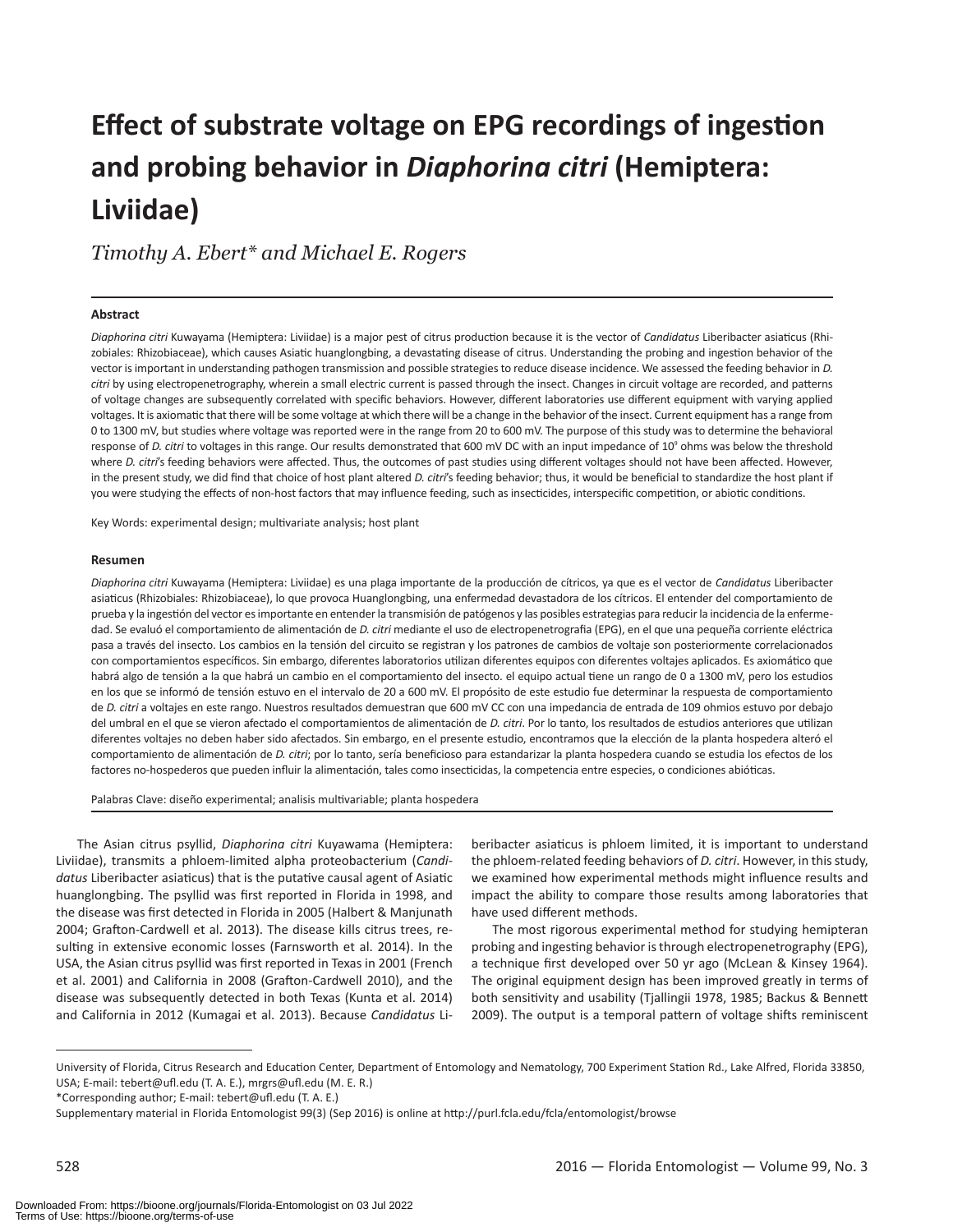#### Ebert & Rogers: Voltage effect on behavior of *Diaphorina citri* 529

of an electrocardiogram or electroencephalogram. Stereotypical repetitive patterns within these recordings are called waveforms. This method has been used to study a number of psyllid species: *D. citri* (Bonani et al. 2010; Zhu et al. 2010; Serikawa et al. 2013; Luo et al. 2015), *Bactericera cockerelli* (Šulc) (Hemiptera: Triozidae) (Butler et al. 2012; Pearson et al. 2014; Sandanayaka et al. 2014), and *Cacopsylla pyri* L. (Hemiptera: Psyllidae) (Civolani et al. 2011, 2013).

Waveforms in *D. citri* were originally characterized and correlated as non-probing (NP), pathway (C), xylem ingestion (G), phloem contact (D), phloem salivation (E1), and phloem ingestion (E2) (Bonani et al. 2010). Subsequently, the non-probing waveform was subdivided into walking (NP), and standing still (Z) (Youn et al. 2011). Furthermore, pathway has been subdivided into initial stylet penetration and salivation (A), epidermis mesophyll sheath salivation (B), and pathway (C) (Yang et al. 2011; Cen et al. 2012).

The objective of this study was to document behavioral changes in *D. citri* as the applied voltage changed from 20 mV to 150 mV to 600 mV DC. Recently, it was suggested that an upper limit of 150 mV be used for the applied voltage due to distortions in the appearance of the recorded waveforms at higher voltages (Pearson et al. 2014), but this was for another psyllid species with no examinations made of differing voltages on insect feeding behavior. Previous studies in M. E. Roger's laboratory used a substrate voltage of 150 mV DC. However, this voltage is higher than typically reported in the literature (Table 1). In the present study, we examined a range of applied voltages to determine if the applied voltage might influence *D. citri*'s feeding behavior.

Changing the applied voltage in EPG experiments can be used to improve the quality of the recorded signal. Although we know that the applied voltage will affect the insect at some point, we do not know exactly where that critical point occurs. As apparent in Table 1, many researchers do not report the applied voltage. This may be because of a doubt expressed by McLean that the current flowing through an aphid was sufficient to be detectable by the insect (McLean 1977). In turn, this doubt was influenced by earlier work in mosquitoes suggesting that the current flowing through the insect was less than the conjectured static charge generated during flight (Kashin & Wakeley 1965). These assumptions were not tested. Recent data indicate that some insects will alter their behavior in response to the applied voltage (Cervantes & Backus 2015). Because it has been shown that some insects respond to current within the ranges achievable by modern equipment, it is important to determine the effect this might have on interpreting results or comparing results among researchers.

## **Materials and Methods**

#### PLANTS AND PSYLLIDS

We used *Citrus sinensis* (L. Osbeck.) Valencia orange scion on Kuharske citrange (*C. sinensis* × *Poncirus trifoliate* (L.) Raf.) rootstock (Rutaceae) planted in 3.92 L black plastic pots measuring 18 cm at the rim and 18 cm deep filled with Fafard Professional Custom Mix (Agawam, Massachusetts). Plants were pruned to a height of 51 cm from soil surface. As needed, artificial light was provided by high-pressure sodium lamps (16:8 h L:D photoperiod). Additional data were used in this manuscript (described later), and some of those data come from experiments that used *C. sinensis* Midsweet orange scion on Kuharske rootstock grown under the aforementioned conditions.

Psyllids used for EPG recordings were obtained from a *Candidatus* Liberibacter asiaticus –negative colony maintained in the laboratory at the Citrus Research and Education Center, Lake Alfred, Florida. The colony was tested periodically for *Candidatus* Liberibacter asiaticus by using polymerase chain reaction methods (Li et al. 2006) but has never tested positive (results not shown). We did not sex or age the psyllids, although sex-based behavioral differences had been reported before (Serikawa 2011). The plants used for colony maintenance were the same cultivar and from the same source as the plants used in the experiment.

#### EPG METHODS

All insects were recorded feeding on the abaxial surface of young leaves. Young leaves were light green, not fully expanded, and of unknown age. The main criterion for defining a young leaf was stickiness. If you rub your finger over a mature leaf, the waxy coating makes the leaf feel slick. You can apply pressure, and your finger will still slide across the surface. Young leaves lacked this waxy coating, and the leaf would get damaged if you forced your finger across the surface. Such leaves are found only within 3 to 5 leaves of the apical meristem.

We used two 4-channel AC-DC monitors (Backus & Bennett 2009) custom-built by William H. Bennett (EPG Equipment Co., Otterville, Missouri) in DC mode with 20, 150, or 600 mV substrate voltage and  $160\times$  adjusted amplification at the control box, and  $100\times$  fixed amplification in the head-stage amplifier. Data were acquired through a DI710 AD converter (Akron, Ohio) using Windaq software at a sampling rate of 100 Hz per channel. Psyllids were tethered using a 2 cm long and 25.4 µm diameter gold wire (Sigma Cohn Corp., Vernon, New York) attached to thoracic tergites by using silver glue (1:1:1 w/w/w, white glue:water:silver flake [8-10 µm; Inframat Advanced Materials, Manchester, Connecticut]). The other end of the gold wire was attached to a 23 mm long (0.48 mm diameter) copper wire by using the silver glue. This wire was soldered to a 20 mm long and 1.14 mm diameter brass nail that was inserted into the unit's head amp that was set to an impedance of  $10^{\circ}$  ohms. To complete the circuit, a 10 cm long (2 mm diameter) copper wire was inserted into the watersaturated soil of the pot with the plant. There was a 30 min starvation period from the time the insects were removed from the colony until they were placed on the plant. All insects were wired during this period. Psyllids were not chilled or anesthetized with CO<sub>2</sub>. Recording

**Table 1.** Voltages used in EPG studies on members of the Psylloidea.

| Voltage in mV | AC or DC | <b>Species</b>         | Reference                                                                                                                           |
|---------------|----------|------------------------|-------------------------------------------------------------------------------------------------------------------------------------|
| Unknown       | DC       | Diaphorina citri       | (Bonani et al. 2010; Zhu et al. 2010; Yang et al. 2011; Youn et al. 2011; Cen et al.<br>2012; Luo et al. 2015; Miranda et al. 2016) |
|               | DC       | Bactericera cockerelli | (Sandanayaka et al. 2014; Mustafa et al. 2015)                                                                                      |
|               | DC       | Cacopsylla pyri        | (Civolani et al. 2013)                                                                                                              |
| 15            | DC       | Diaphorina citri       | (Serikawa 2011)                                                                                                                     |
| 30            | DC       | Bactericera cockerelli | (Butler et al. 2012)                                                                                                                |
| 25 to 75      | AC       | Bactericera cockerelli | (Pearson et al. 2014)                                                                                                               |
| 20 to 600     | DC       | Bactericera cockerelli | (Pearson et al. 2014)                                                                                                               |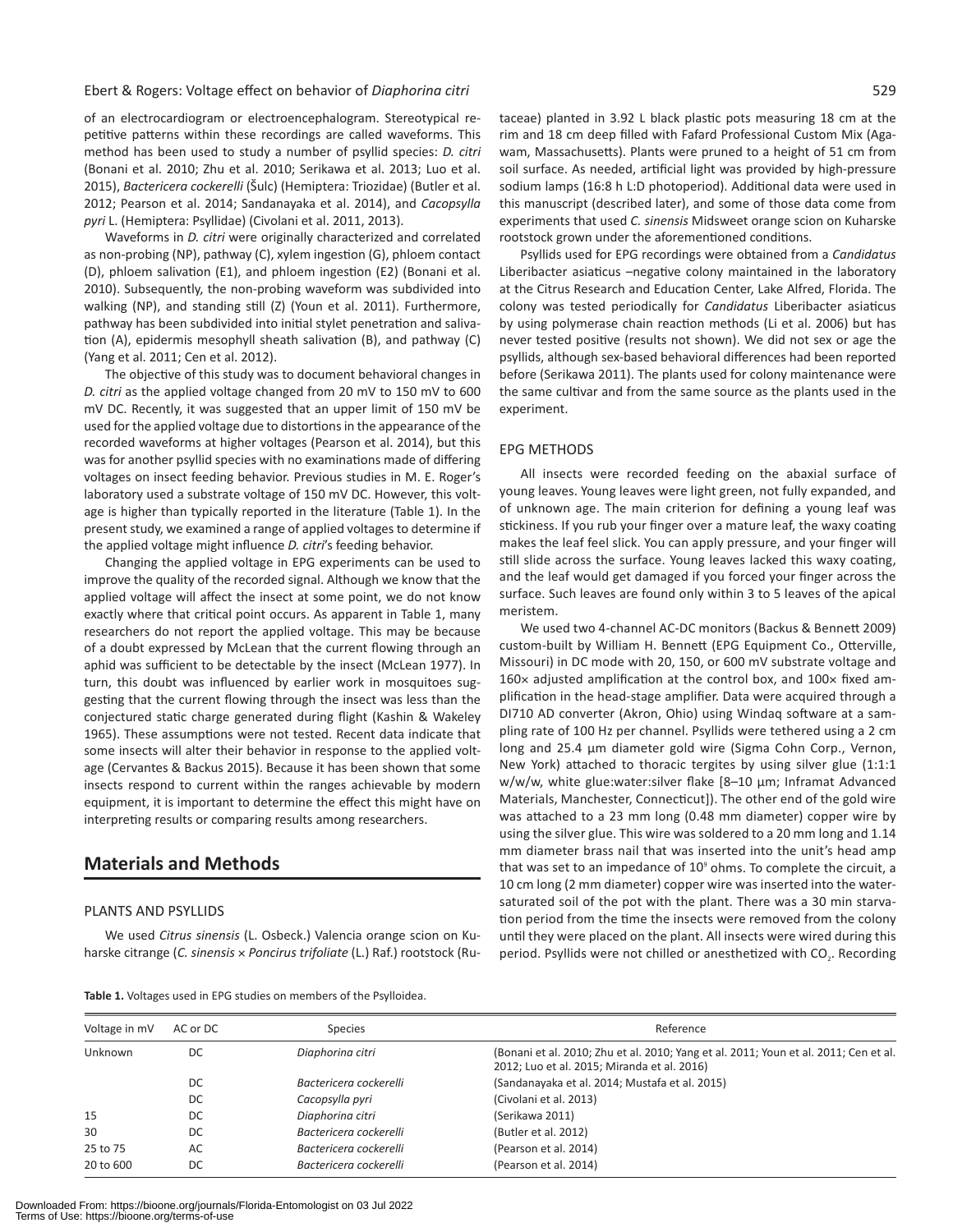was started before psyllids were placed on the plant to ensure that all recordings started in the NP behavior. Recordings were 23 h in duration. We chose to measure only the original 6 waveforms (NP, C, D, E1, E2, G) (Bonani et al. 2010).

To reduce electronic noise, the plants and insects were placed in a Faraday cage built as an aluminum frame covered with pure copper screen (16  $\times$  16 mesh = 0.15 mm wire spaced 1.58 mm apart). A ring stand was placed in the Faraday cage to support the electronics and facilitate placement of the insect on a specific leaf. In all cases, the leaf was held with double-sided tape to the outside flat surface of at 35 mm diameter plastic Petri dish. This helped ensure that the insect was feeding at a specific location, and it prevented plant movement from breaking the electrical circuit. Light was provided by overhead fluorescent lights (24:0 h L:D photoperiod). Room temperature was maintained at 26.6 °C.

#### PROCESSING RAW DATA

Ebert 2.0 (http://www.crec.ifas.ufl.edu/extension/epg/sas.shtml) was used to analyze the data. Ebert 2.0 is a version of Ebert 1.0 (Ebert et al. 2015), modified specifically for analysis of data from psyllids. Ebert 2.0 calculated all variables in the Sarria workbook (Sarria et al. 2009) except those involving pd, F, and E1e. While some variables were removed, others were added for a more detailed analysis of the D and G waveforms. Variables measured included: number of probes to first D, number of probes to first G, number of D, total duration of D, duration of Np before first D, duration of Np before first G, mean duration of D, average number of D per probe, average number of G per probe, time from first probe to first D, time from first probe to first G, time from start of probe with first D to first D, time from start of probe with first G to first G, number of probes after first D, number of probes after first G, number of probes <3 min after first D, number of probes <3 min after first G, number of sustained G (>10 min), time to first sustained G (>10 min), duration of longest D, duration of longest G, and percentage of probing in D. We also added standard deviation of the duration of waveforms Np, C, G, D, E1, and E2. There were in total 85 variables available in the following analyses (for a list, see supplementary file online at http://purl.fcla.edu/fcla/ entomologist/browse).

#### DATA ANALYSES

#### Synopsis

All variables were transformed to improve model fit based on a quantile plot of the residuals. Treatment differences were assessed using the Tukey–Kramer multiple-comparison procedure as implemented in Proc Glimmix in SAS (SAS Institute 1988). Use of mixed-model ANOVA results in improved power of statistical tests compared with non-parametric ANOVA (Gbur et al. 2012). Given the results from this analysis, additional analyses were performed using data from previous experiments as a means to provide further context (Table 2). The equipment and setup were the same for all of these past experiments as for this experiment, except that the voltage used in these other trials was always 150 mV. These data provide small differences that can be compared with the observed effects of voltage.

These data were analyzed using Proc StepDisc to reduce the number of variables. The variables identified in this step were subsequently used in the Proc Discrim procedure in SAS to get Mahalanobis distances and to get a classification error rate. The Mahalanobis distance is a unitless measure of the difference between groups or treatments. It is useful for comparing multivariate treatment effects when the units of the independent variables are different. The classification error rate is where SAS builds a statistical model but leaves one observation out of the data set. It then uses the statistical model to try and predict where that observation comes from. SAS repeats the procedure for every insect. The goal is to have more correct classifications than would be predicted by chance alone.

#### Details of Data Analysis

There are two options when using Proc Glimmix for dealing with heteroscedastic variables, and models with residuals that are not normally distributed. Historically, these problems were handled by transforming the data, but in Proc Glimmix one can change the underlying distribution. Both options were tried, with counts either Poisson distributed or square root transformed, and time was either Gamma distributed or log transformed. Percentages were either Beta distributed or logit transformed. If logit transformation did not help, then arcsine square root transformation was attempted. The other continu-

**Table 2.** A list of supplemental sources of data used in this research. All plants used the Kuharske rootstock with either Valencia or Midsweet scion. The number of insects in each trial is *n*.

| Trial          | n  | Date        | Plant    | Voltage         | Insecticide         |  |
|----------------|----|-------------|----------|-----------------|---------------------|--|
| $A^a$          | 8  | 17 Mar 2015 | Valencia | 150 mV          | Dibrom <sup>b</sup> |  |
| B              | 37 | 10 Jul 2013 | Midsweet | 150 mV          |                     |  |
| C              | 27 | 11 Jul 2013 | Midsweet | 150 mV          |                     |  |
| D              | 22 | 10 Sep 2014 | Midsweet | 150 mV          |                     |  |
| Ε              | 22 | 10 Jul 2014 | Valencia | $20 \text{ mV}$ |                     |  |
| F              | 21 | 10 Jul 2014 | Valencia | 150 mV          |                     |  |
| G              | 20 | 10 Jul 2014 | Valencia | 600 mV          |                     |  |
| H              | 21 | 14 Nov 2014 | Valencia | 150 mV          |                     |  |
|                | 18 | 16 May 2013 | Midsweet | 150 mV          |                     |  |
| К              | 21 | 16 Nov 2012 | Midsweet | 150 mV          |                     |  |
| L              | 14 | 3 Jul 2013  | Midsweet | 150 mV          |                     |  |
| M              | 20 | 4 Sep 2013  | Midsweet | 150 mV          |                     |  |
| N              | 18 | 24 Jan 2014 | Valencia | 150 mV          |                     |  |
| O <sup>c</sup> | 20 | 2 Apr 2015  | Valencia | 150 mV          | Admire <sup>d</sup> |  |

a Trial A had 8 insects feeding on plants treated with dibrom 21 d earlier. Plants were held in the greenhouse and subject to standard growing practices.

<sup>b</sup>1,2-dibromo-2,2-dichloroethyl dimethyl phosphate, CAS 300-76-5.

c Trial O used plants previously treated with imidacloprid with residues at 30 ppb including analytes. This value was from a combined sample of many flushes, but lacks replication. <sup>d</sup>N-(1-[(6-chloro-3-pyridyl)methyl]-4,5-dihydroimidazol-2-yl) nitramide, CAS 105827-78-9.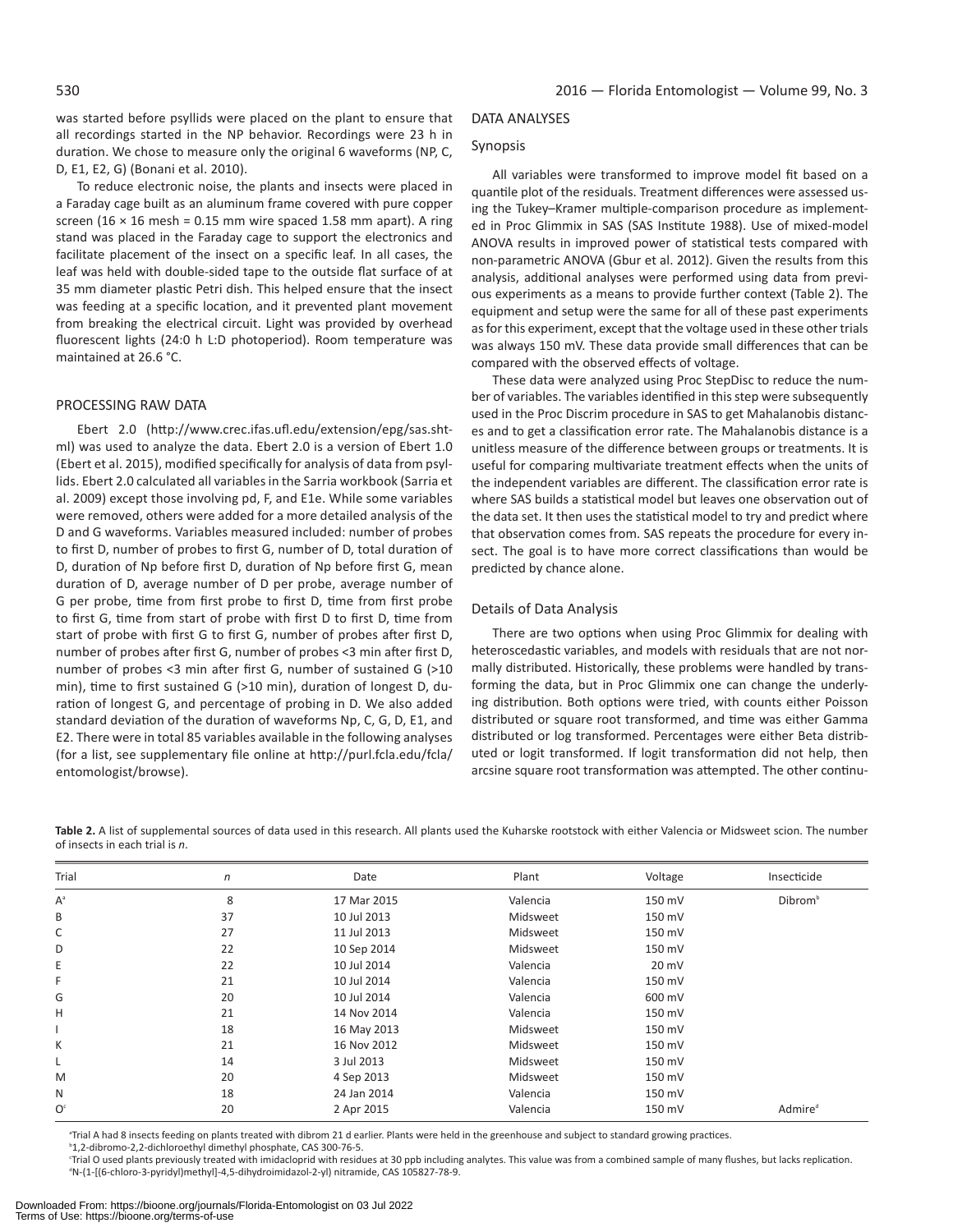#### Ebert & Rogers: Voltage effect on behavior of *Diaphorina citri* 531

ous variables were either log transformed or distributed lognormal, exponential, or tcentral (*t*-distribution). A quantile plot was examined to determine the best approach. In general, counts were square root transformed, percentages were logit transformed, and everything else was log(variable + 0.1) transformed (for specific cases, see supplemental material online at http://purl.fcla.edu/fcla/entomologist/browse). These transformations were done with the sole purpose of improving the statistical models. We also attempted transforming all variables to a standard mean and variance using Proc Standardize, but no qualitative difference in outcome from multivariate procedures was observed. Therefore, the results we present are from non-standardized values.

We used a stepwise discriminant analysis (Proc StepDisc) to select a limited number of variables from the list of 85. Because these 85 variables were all correlated to some degree, it was possible that StepDisc could find a solution that was dependent on a specific variable entering the model and could find a better model if that variable was made unavailable. After the first run, one or more of the variables that entered this first model were removed and Proc StepDisc was run again. Stepwise discriminant analysis is similar in concept to stepwise regression analysis. There is a dependent variable and many independent variables. The method searches through the independent variables to find the one that is most significant (*P*-value to enter). It adds that variable to the model, and then recalculates all the *P*-values for all variables in the model. It searches these values and removes variables that have become non-significant (*P*-value to remove). Initially we ran the analysis using a *P*-value to enter of 0.08 and to remove of 0.06, but values of 0.3 and 0.2, respectively, were also tried. The best model was selected based on having the fewest number of independent variables and the ability of the model to distinguish between treatments. This model is not presented, but the variables from this model were used in Proc Discrim. By using a smaller number of variables, we eliminated most of the problems with correlation amongst the variables, and we were able to use nearly all the insects (287 out of 290 in the data set). We used Mahalanobis distances to understand how far apart the treatments were from each other. We used misclassifications to understand how accurate the model was in classifying the data.

We next focus on the problem of running an experiment with a large number of variables. It is seldom clear in the EPG literature how many variables are subjected to a statistical analysis. It is possible that researchers have reported all the variables that they tried, or that they tried all the variables and only reported the ones that showed a significant difference. In the latter case, this probably represents examination of 30 or more variables. Given this number, what is the probability of finding a few significant variables by chance alone?

In our case, we had 85 variables. Given that the null hypothesis was true and assuming that the outcome for each variable was independent of the outcome for the others, the probability of finding exactly 2 significant variables is (0.05)<sup>2\*</sup> (0.95)<sup>85−2</sup> (the general formula is p'q<sup>n-r</sup> where  $q = 1 - p$ ) multiplied by the number of ways that one can withdraw 2 objects from a list of 85. The general formula for doing this is where *r* is the number of items to be selected from a list of *n* items. In our specific case, this is to get a probability of about 0.13. Do this for all outcomes from 0 to 85, as in . Take the sum of the outcomes for the first three values in this series to find the probability of observing two or fewer significant variables. The probability of finding more than three significant variables is 1 minus this value or about 0.8 (Ross 1984). This does not mean that one should dismiss these significant outcomes. However, with so few significant differences, it does mean one should view these outcomes with some suspicion as the significant outcomes could have happened by chance alone. The exact number of significant variables necessary to rise above blind chance is related to the  $\alpha$  used to declare significance, and the number of variables examined. As stated earlier, the assumption of independence needed in these calculations is not valid. It is unclear if these equations overestimate or underestimate the problem because that would be determined by whether the correlations between variables with significant differences was greater or less than the correlations between variables without significant differences.

All variables discussed in this manuscript are by insect. We used the name of this variable even after statistical analysis. However, the value displayed no longer matches the name. Thus, the total duration of E1 for each insect becomes a mean when these totals are averaged across insects. An elegant naming system was proposed to solve this issue for non-sequential variables (Backus et al. 2007), but the naming conventions become somewhat less user friendly when applied to the already long names for the sequential variables.

## **Results**

The Tukey–Kramer multiple-comparison procedure resulted in 2 variables that showed significant treatment differences: number of probes after the first G, and number of short probes after the first G. If significance is determined by a *P*-value less than 0.05, then there is a 0.2 chance of finding 2 or fewer significant results and a 0.8 chance of finding 3 or more significant results. So there were fewer significant differences than we would expect by chance alone.

We could assume symmetry where if 2 variables were withdrawn from a group of 85 variables, the probability that they have significantly different means (significance is declared if  $\alpha$  < 0.05) equals the probability that the 2 samples have significantly similar means (by symmetry, the null-hypothesis is true if  $\alpha$  > 0.95) (Ebert et al. 1998). This should be true if the null-hypothesis is true. In the current study, there were 6 variables with *P*-values above 0.95: DurScndZ, NumD, NumE2, TtlDurD, PrcntPrbD, and TmFrstSusDFrstPrb (see supplemental data). Thus, there were more variables showing similarity than we should expect given that there were only 2 variables with *P*-values less than 0.05.

In the next step, we took the control treatments from experiments that we had done over the last 4 yr using the same methods as reported herein, but always at 150 mV applied voltage. We then compared the results from this experiment against the control treatments from those other experiments. The goal was to understand how the differences between the voltage treatments compared to the differences among other controls (Table 2). We noted that the distances between the voltage treatments (square box) were small relative to the other differences in the table, and within the voltage treatments there were no significant differences at  $α = 0.05$  (Table 3).

The distance between the different voltage treatments was less than the distance between any of the other Valencia trials. The average Mahalanobis distance between the voltage treatments was 0.66 (Table 4). The average within Valencia trial distance excluding the voltage treatments was greater than this distance (1.97 versus 0.66) and greater than the distance between any of the voltage treatments and the other Valencia trials (1.56). The same pattern holds if one examines the number of significant differences as a fraction of the total number of differences. None of the distances within the voltage treatment were significant, but many of the other distances were significant (Table 4). To eliminate the possibility that the results are an artifact of having a treatment that had pesticide residues, we also present the results having eliminated trial A from the analysis. While this changed the numbers, it had no effect on the overall conclusion that the voltage treatments were more similar to each other than the controls from other experiments conducted over the last 4 yr.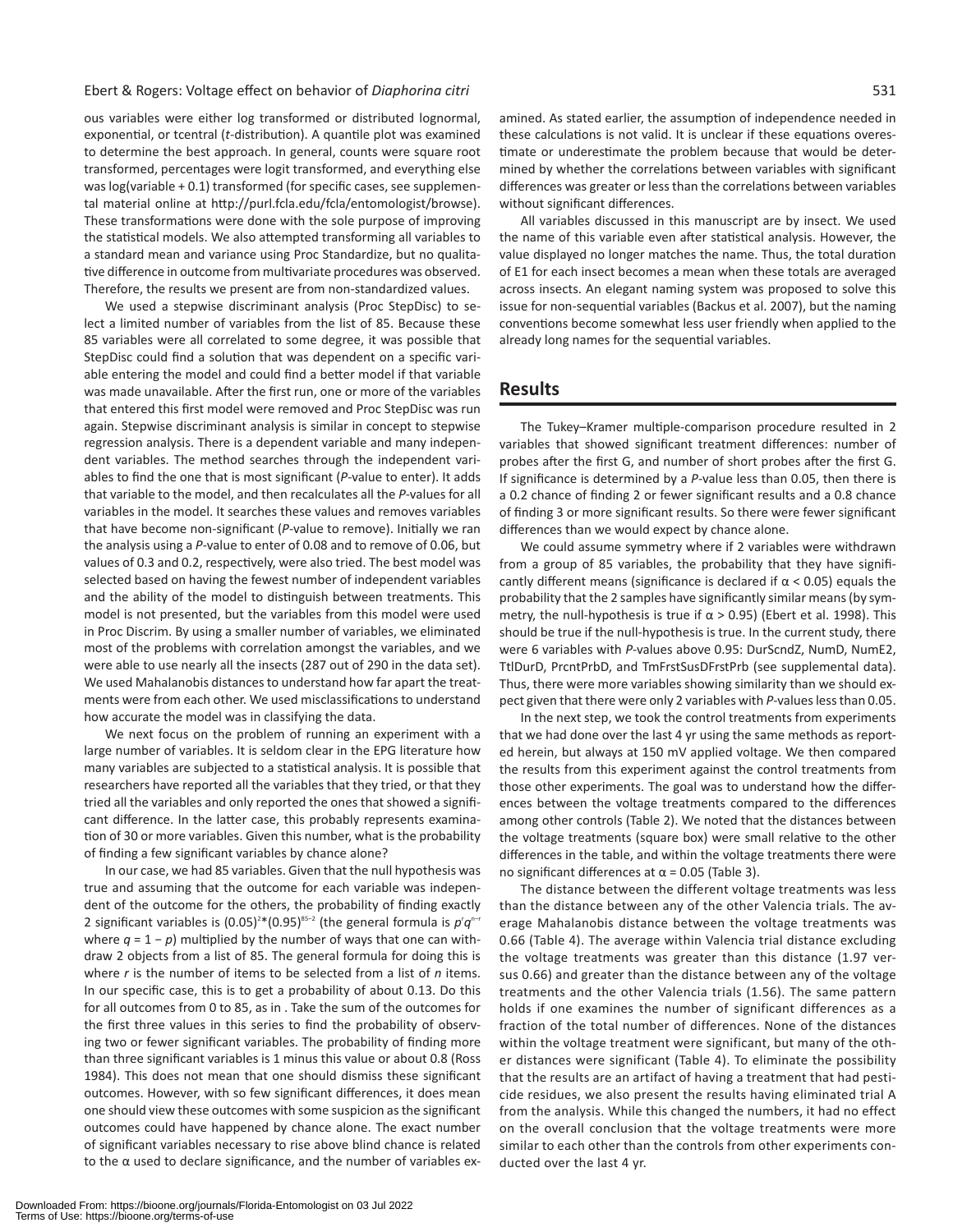| Trl | Α    | B    | C    | D    | E    | F    | G    | н    |      | К    |      | M    | N    | O    |
|-----|------|------|------|------|------|------|------|------|------|------|------|------|------|------|
| Α   |      | 0.00 | 0.02 | 0.00 | 0.01 | 0.01 | 0.03 | 0.08 | 0.02 | 0.00 | 0.01 | 0.00 | 0.00 | 0.01 |
| B   | 3.55 |      | 0.00 | 0.38 | 0.16 | 0.11 | 0.00 | 0.01 | 0.01 | 0.01 | 0.60 | 0.30 | 0.01 | 0.00 |
| C   | 2.19 | 2.77 |      | 0.00 | 0.00 | 0.00 | 0.00 | 0.02 | 0.23 | 0.08 | 0.01 | 0.00 | 0.00 | 0.21 |
| D   | 3.00 | 0.40 | 2.29 |      | 0.75 | 0.88 | 0.08 | 0.49 | 0.10 | 0.05 | 0.10 | 0.16 | 0.42 | 0.00 |
| Ε   | 2.90 | 0.60 | 2.88 | 0.25 |      | 0.96 | 0.14 | 0.22 | 0.00 | 0.00 | 0.03 | 0.02 | 0.12 | 0.00 |
| F.  | 2.57 | 0.71 | 2.84 | 0.17 | 0.10 |      | 0.06 | 0.42 | 0.01 | 0.01 | 0.02 | 0.04 | 0.28 | 0.00 |
| G   | 2.31 | 1.51 | 1.61 | 0.96 | 0.81 | 1.06 |      | 0.19 | 0.01 | 0.00 | 0.01 | 0.00 | 0.00 | 0.01 |
| н   | 1.75 | 1.25 | 1.15 | 0.42 | 0.67 | 0.48 | 0.74 |      | 0.34 | 0.16 | 0.03 | 0.00 | 0.46 | 0.00 |
|     | 2.56 | 1.27 | 0.63 | 0.94 | 1.74 | 1.52 | 1.65 | 0.58 |      | 0.93 | 0.20 | 0.01 | 0.16 | 0.02 |
| K   | 3.15 | 1.32 | 0.89 | 1.09 | 1.80 | 1.62 | 2.12 | 0.79 | 0.14 |      | 0.15 | 0.00 | 0.26 | 0.03 |
| Г   | 3.01 | 0.38 | 1.85 | 1.10 | 1.48 | 1.60 | 1.81 | 1.56 | 0.92 | 1.01 |      | 0.20 | 0.01 | 0.04 |
| M   | 3.54 | 0.49 | 3.56 | 0.77 | 1.38 | 1.16 | 2.30 | 1.72 | 1.62 | 2.04 | 0.91 |      | 0.00 | 0.00 |
| N   | 3.71 | 1.35 | 2.21 | 0.51 | 0.91 | 0.66 | 1.91 | 0.49 | 0.89 | 0.71 | 2.04 | 2.06 |      | 0.00 |
| 0   | 2.97 | 2.28 | 0.60 | 2.41 | 2.46 | 2.84 | 1.47 | 1.70 | 1.31 | 1.26 | 1.44 | 3.90 | 2.60 |      |

**Table 3.** Mahalanobis distances between trials (lower triangular matrix) and the associated *P*-value (upper triangular matrix). The box highlights the voltage experiment results. The letters are for the trials (Trl) as described in Table 2.

We looked at the ability of this model to predict the placement of a new insect. If the model was good, then all new insects would be correctly placed into their respective treatment/trial. Trial L was the most successful, with half of the insects from this trial being correctly placed (Table 5). Trial B was next at 29%. In general, the classification success rate was very low (median 10.5% correct). Although there may be some significant differences in these data, the best model that we could develop was ineffective at distinguishing differences between the voltage treatments. The misclassified insects for E and G would often be placed in trial A. Misclassified insects for F were frequently misclassified as coming from trial H. So the effect of voltage on the psyllid was generally less than the difference between two controls run a few months apart.

We next tested for differences between the psyllid feeding on 2 suitable hosts: Valencia and Midsweet. There were 23 variables that showed significant differences (Table 6). There are several features that are worth noting. Firstly, there were no significant variables associated with E2. Secondly, psyllids on Midsweet spent more time ingesting xylem than did psyllids on Valencia. Furthermore, the psyllid spent less time trying to find the xylem, and they made fewer repeated probes after finding the xylem. Thirdly, psyllids on Midsweet spent less time in C, thereby indicating that Midsweet had some feature that made it easier for the psyllid to reach phloem or xylem (Table 6). The Mahalanobis distance in psyllid ingesting behavior between Valencia and

**Table 4.** Average Mahalanobis distances and the mean number of significant distances for differences in probing and ingesting behavior of *D. citri*. "All" includes all the data; "Not A" includes all treatments except Trial A. EFG is restricted to values from treatments E (20 mV), F (150 mV), and G (600 mV). "Val-EFG" are all the trials on Valencia but not E, F, or G. "EFG\*Val" are only values between EFG and all other Valencia. Val+EFG consists of trials A, E, F, G, H, N, and O. Midsweet consists of trials B, C, D, I, K, L, and M. "Val\*Mid" is the distances between Valencia and Midsweet.

|            |      | Mahalanobis distance | Mean number of significant distances |       |  |  |
|------------|------|----------------------|--------------------------------------|-------|--|--|
|            | All  | Not A                | All                                  | Not A |  |  |
| <b>EFG</b> | 0.66 | 0.66                 | 0                                    | 0     |  |  |
| Val-EFG    | 1.97 | 1.45                 | 0.67                                 | 0.67  |  |  |
| EFG*Val    | 1.56 | 1.33                 | 0.58                                 | 0.44  |  |  |
| Val+EFG    | 1.69 | 1.26                 | 0.54                                 | 0.42  |  |  |
| Midsweet   | 1.28 | 1.28                 | 0.47                                 | 0.47  |  |  |
| Val*Mid    | 1.68 | 1.45                 | 0.74                                 | 0.69  |  |  |

Midsweet was 5.4 with a *P*-value of 0.0004. It is therefore likely that there was a biologically significant difference in the behavior of the psyllid on these hosts.

### **Discussion**

The original goal of this experiment was to document the effect of voltage on *D. citri*'s probing and ingesting behavior. We looked at 85 variables representing accepted measures for assessing significant differences in EPG data (Sarria et al. 2009, http://www.epgsystems. eu/systems.htm) or simple extensions of variables therein (e.g., Sarria has "time to first E2" so we added "time to first D"). Only 2 variables showed a significant treatment difference, and we showed that by chance alone one should expect more than 2 significant variables. We also showed that there were an unusually high number of variables with *P*-values of 0.95 or higher. We showed through a discriminant analysis that all the voltage treatments were clustered closer together than one should expect from running a series of controls. Furthermore, the classification model was unable to correctly identify the treatment from which the voltage data originated. For these reasons, we conclude that *D. citri* is unable to detect voltages of 600 mV or less under these experimental conditions. It would strengthen this conclusion if we had been able to identify a voltage that was detectable by *D. citri*, but that value lies outside the range of methods currently reported in the literature. That said, it is possible that waveforms may change shape somewhat at higher voltages as was observed for *B. cockerelli* (Pearson et al. 2014). This should be expected because the increased voltage improves the signal-to-noise ratio from the resistance component while making it worse for the emf component. It is therefore unclear if a change in waveform in *B. cockerelli* was associated with a concomitant change in behavior, though this may be the case.

To better understand the effect of voltage, we included some metadata. As an unexpected outcome, we were able to show that there was a detectable shift in the behavior of *D. citri* feeding on Midsweet versus Valencia oranges. The difference was associated with xylem ingestion being more attractive for psyllids on Midsweet and for psyllids on Midsweet to have fewer probes. There are a few possibilities for how this occurs. It is possible that host plant volatiles are different, thereby influencing a psyllid's perception of host quality. It is possible that small changes in morphology provide some mechanical protection in Valencia, or that Valencia has more chemical defenses in terms of the number of oil glands per leaf. Finally, it is possible that Mid-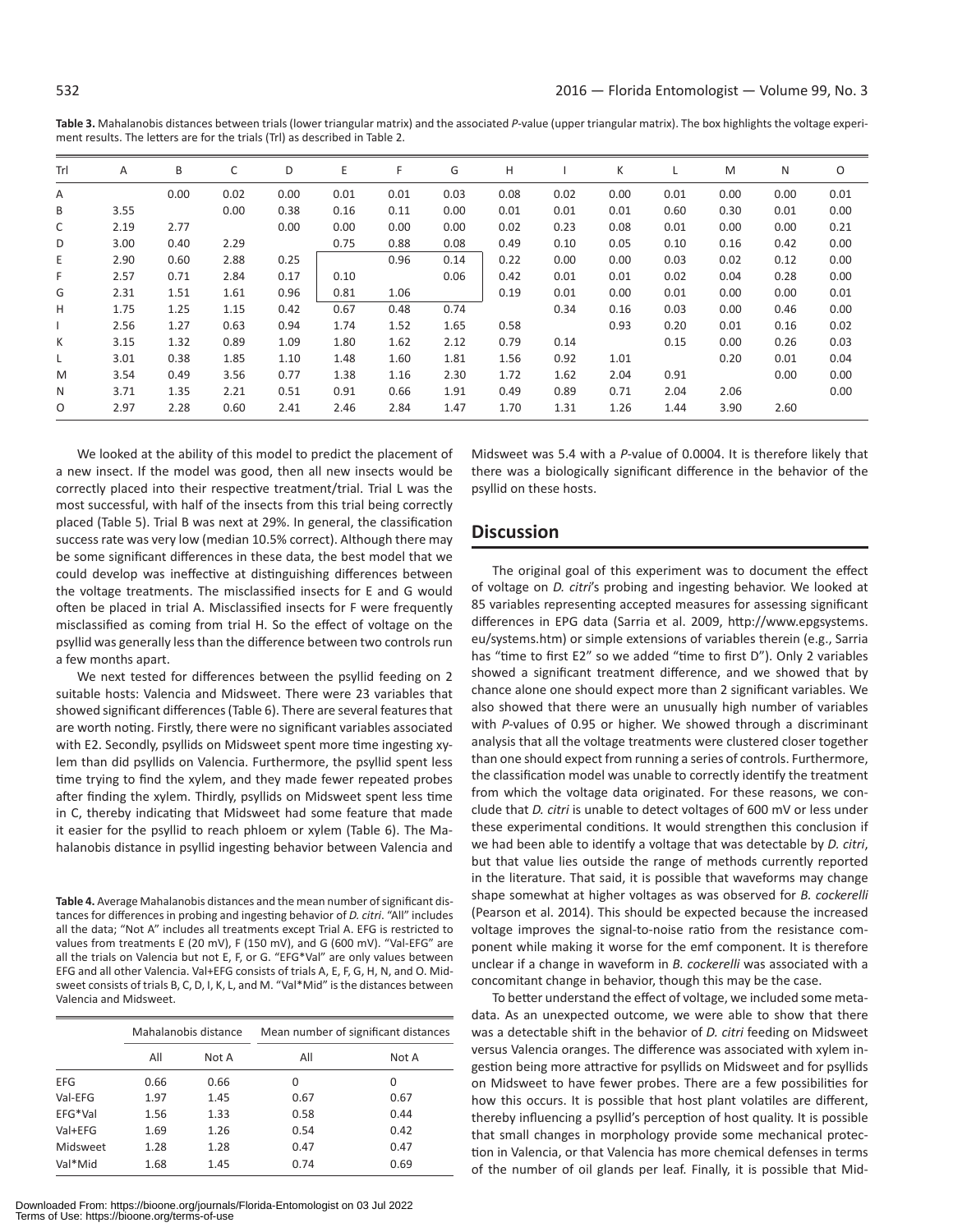| Table 5. Classification results for a "new" insect. Trial is the letter designation for the trials (Table 1). Correct was the number of insects from each trial correctly |
|---------------------------------------------------------------------------------------------------------------------------------------------------------------------------|
| placed into that trial. Error was the number of times a mistake was made. "Most common" was the trial where most of the individuals from each treatment were              |
| placed. "Number misclassified" was the number of insects placed into each trial that did not belong there. Misclassified percentage is the number misclassified           |
| divided by the sum of all misclassified for that treatment. Misclassified source is the treatment most likely to be misclassified into the listed trial.                  |

| Trial | Correct | Error | Most common | Number misclassified | Misclassified percentage | Misclassified source |
|-------|---------|-------|-------------|----------------------|--------------------------|----------------------|
| Α     |         |       |             |                      | 2.0                      | B,C,E,G,H            |
| B     | 10      | 24    | R.          | 30                   | 12.0                     | D                    |
| C     | 4       | 23    | O, C, D, M  | 22                   | 8.8                      |                      |
| D     |         | 21    | B,M         | 27                   | 10.8                     |                      |
| E     |         | 20    | B           | 20                   | 8.0                      | R                    |
|       |         | 19    | B, C, H, I  | 11                   | 4.4                      | H                    |
| G     |         | 20    |             | 12                   | 4.8                      | B,C                  |
| н     |         | 19    | O, F, I     | 17                   | 6.8                      |                      |
|       |         | 17    | H           | 24                   | 9.6                      |                      |
| К     |         | 16    | K           | 13                   | 5.2                      |                      |
|       |         |       |             | 11                   | 4.4                      |                      |
| M     |         | 20    | B, D, N     | 20                   | 8.0                      | C,D                  |
| N     |         | 16    |             | 19                   | 7.6                      | B,M                  |
| O     |         | 20    |             | 18                   | 7.2                      |                      |

sweet has a xylem composition that is more favored by the psyllid or that Valencia has more chemical defenses in the xylem that discourage psyllid ingestion. It has already been shown that small morphological differences can influence psyllid behavior (Ammar et al. 2013, 2014). If future research can identify specific causes, it might be possible to breed citrus to be a less favorable host for the psyllid.

We end with a few words about the data analysis. We cannot say that past research using only univariate methods is inappropriate. Partly this is because it is unclear how past analyses were performed. Do all

researchers using the Sarria workbook (Sarria et al. 2009) perform a statistical analysis of all the variables calculated therein? If so, do they report all the variables that were significant or only a subset of the significant variables that made the most sense given their understanding of the biology of the organisms studied? How many variables were calculated in manuscripts that did not list the software used in the analysis? Our perception of the results should be modified by the number of significant variables compared to the total number of variables examined. One approach to get around the problems in having a large number of

**Table 6.** ANOVA for differences between probing behavior of *D. citri* on Midsweet (M) versus Valencia (V). M > V are the variables where the mean from Midsweet exceeded that for Valencia. Numerator and denominator degrees of freedom (num df and den df, respectively), and probability of a greater difference using *F* test (*P* > *F*). Untransformed means and standard error of mean are also provided.

|                |                   |              | Den df | P > F  |         | Midsweet | Valencia |           |
|----------------|-------------------|--------------|--------|--------|---------|----------|----------|-----------|
| M > V          | Variable          | Num df       |        |        | Mean    | SE       | Mean     | <b>SE</b> |
| Probes         | <b>MnPrbs</b>     | $\mathbf{1}$ | 288    | 0.0206 | 4,153.9 | 282.50   | 3,511.1  | 309.07    |
|                | sdPrbs            | $\mathbf{1}$ | 285    | 0.0499 | 5,442.2 | 344.44   | 4,594.2  | 375.87    |
| Np             | MnDurNP           | $\mathbf{1}$ | 288    | 0.0004 | 3,977.0 | 450.73   | 2,532.1  | 493.12    |
|                | sdNP              | $\mathbf{1}$ | 286    | 0.0007 | 4,806.6 | 437.15   | 3,523.8  | 475.23    |
| G              | DurG              | $\mathbf{1}$ | 288    | 0.0411 | 5,118.8 | 318.55   | 4,216.8  | 348.51    |
|                | MeanG             | $\mathbf{1}$ | 288    | 0.0492 | 1,764.5 | 109.05   | 1,478.5  | 119.31    |
|                | meanNGPrb         | $\mathbf{1}$ | 267    | 0.0187 | 0.34    | 0.031    | 0.25     | 0.034     |
|                | NumLngG           | $\mathbf{1}$ | 267    | 0.0186 | 2.68    | 0.124    | 2.25     | 0.136     |
|                | PrcntPrbG         | $\mathbf{1}$ | 288    | 0.0086 | 14.00   | 0.981    | 10.17    | 1.073     |
| D              | DurNnprbBfrFrstD  | $\mathbf{1}$ | 288    | 0.0006 | 16,789  | 867.5    | 10,261   | 867.5     |
|                | meanNDPrb         | $\mathbf{1}$ | 288    | 0.0355 | 0.22    | 0.023    | 0.16     | 0.025     |
|                | PrcntPrbD         | $\mathbf{1}$ | 288    | 0.0264 | 0.38    | 0.035    | 0.27     | 0.039     |
| E <sub>1</sub> | MnDurE1           | $\mathbf{1}$ | 288    | 0.0045 | 70.77   | 6.333    | 42.89    | 6.929     |
|                | PrcntPrbE1        | $\mathbf{1}$ | 288    | 0.0291 | 0.76    | 0.093    | 0.46     | 0.102     |
| V > M          |                   |              |        |        |         |          |          |           |
| Probes         | <b>NumPrbs</b>    | $\mathbf{1}$ | 288    | 0.0007 | 16.89   | 1.167    | 22.52    | 1.276     |
| <b>NP</b>      | <b>NumNP</b>      | $\mathbf{1}$ | 288    | 0.0004 | 17.20   | 1.165    | 23.00    | 1.275     |
| C              | <b>NmbrC</b>      | $\mathbf{1}$ | 288    | 0.0020 | 22.29   | 1.249    | 27.92    | 1.366     |
|                | TtlDurC           | $\mathbf{1}$ | 288    | 0.0155 | 25,948  | 942.3    | 31,092   | 942.3     |
|                | NmbrShrtC         | $\mathbf{1}$ | 288    | 0.0085 | 2.86    | 0.475    | 4.56     | 0.520     |
|                | PrcntPrbC         | $\mathbf{1}$ | 288    | 0.0261 | 57.00   | 1.915    | 62.97    | 2.095     |
| G              | <b>CtoFrstG</b>   | $\mathbf{1}$ | 267    | 0.0002 | 3.56    | 0.380    | 5.70     | 0.418     |
|                | TmFrmFrstPrbFrstG | $\mathbf{1}$ | 267    | 0.0007 | 8,736.6 | 826.26   | 12,822   | 826.3     |
|                | NumPrbsAftrFrstG  | $\mathbf{1}$ | 288    | 0.0537 | 12.24   | 1.032    | 15.92    | 1.129     |